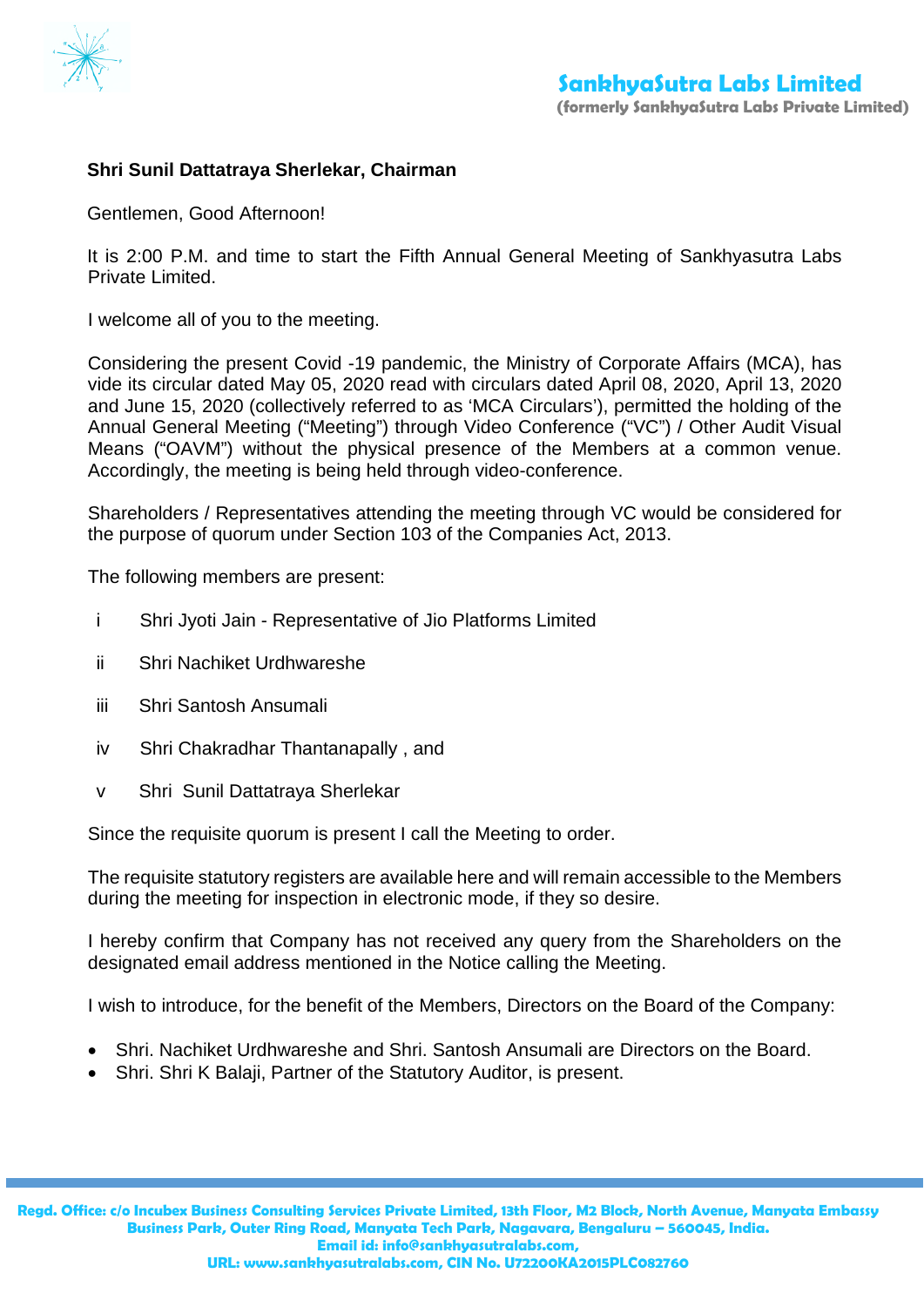

Gentlemen,

Notice dated September 2, 2020, convening this Annual General Meeting, along with a copy of the Annual Report for the financial year ended March 31, 2020, has already been circulated to the Members of the Company through email, pursuant to the MCA Circulars. With your permission, I shall take the same as read.

The Auditors' Reports on the financial statements of the Company for the financial year ended March 31, 2020 do not contain any qualification, reservation, adverse remark or disclaimer. Accordingly, the Reports are not required to be read out, as provided in the Companies Act, 2013.

I now move the resolutions for item number 1 of the Notice:

## **ITEM NO. 1:**

Consideration and adoption the audited financial statement of the Company for the financial year ended March 31, 2020, the reports of the Board of Directors and Auditors thereon; for the financial year ended March 31, 2020, and the report of the Auditors thereon, by way of an ordinary resolution:

Objective and Implication: This item has to be transacted to ensure compliance with the provisions of Section 129(2) of the Companies Act, 2013.

May I request a Shareholder to propose and another Shareholder to second the same.

- Proposed by : Shri Santosh Ansumali
- Seconded by : Shri Chakradhar Thantanapally

The Shareholders may seek any clarification pertaining to this item of business.

**"RESOLVED THAT** the audited financial statement of the Company for the financial year ended March 31, 2020 and the reports of the Board of Directors and Auditors thereon, as circulated to the members, be and are hereby considered and adopted."

Now, I put the resolution to vote.

"Those in favor of the motion please raise your hand."

"Those against the motion please raise your hand."

Since the resolution was approved unanimously, I declare the resolution passed unanimously.

## **ITEM NO. 2:**

Appointment of Shri Nachiket Urdhwareshe, who retires by rotation, by way of an ordinary resolution:

**Regd. Office: c/o Incubex Business Consulting Services Private Limited, 13th Floor, M2 Block, North Avenue, Manyata Embassy Business Park, Outer Ring Road, Manyata Tech Park, Nagavara, Bengaluru – 560045, India. Email id: info@sankhyasutralabs.com,**